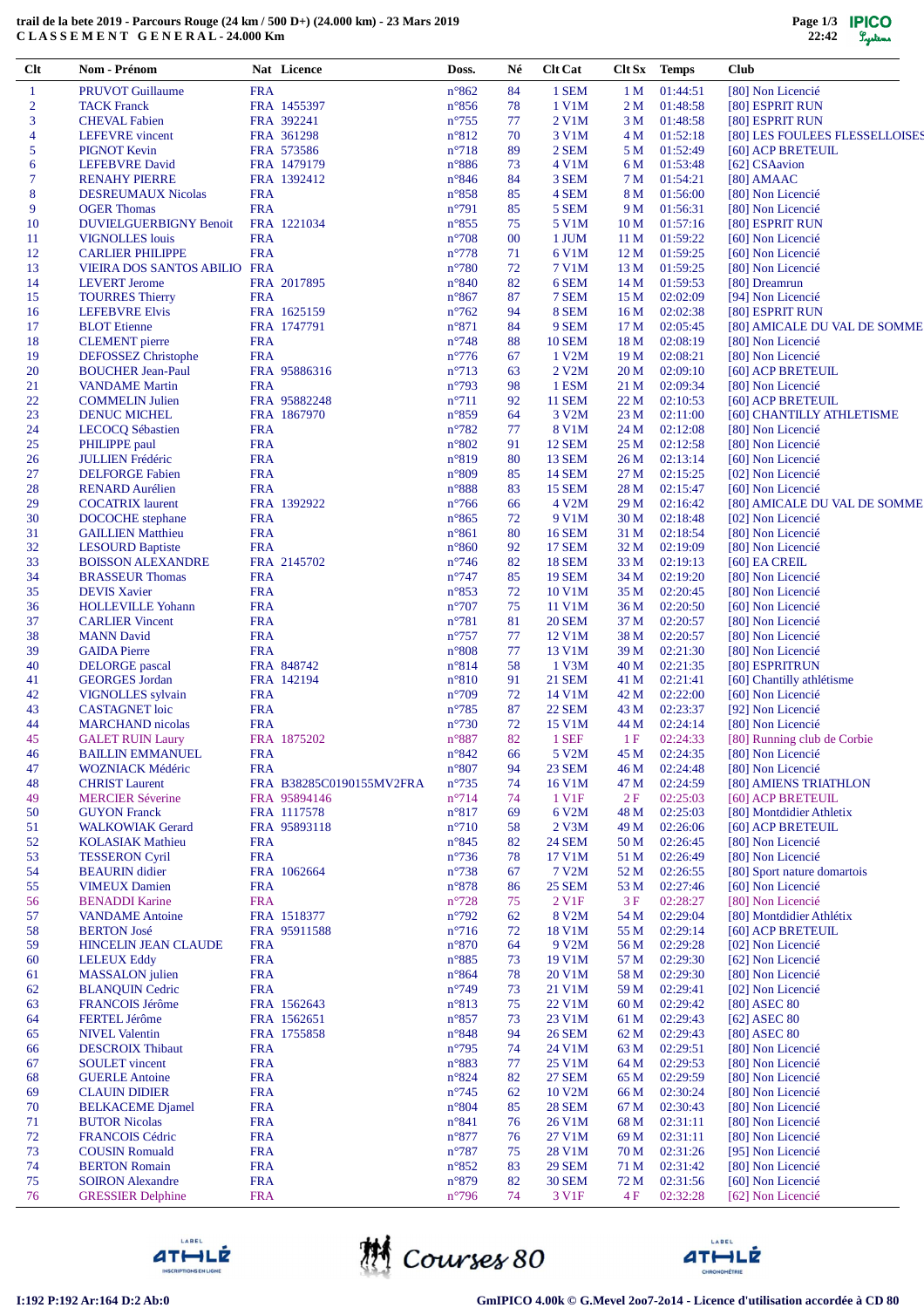## **trail de la bete 2019 - Parcours Rouge (24 km / 500 D+) (24.000 km) - 23 Mars 2019 C L A S S E M E N T G E N E R A L - 24.000 Km**

| Clt        | Nom - Prénom                                      |                          | Nat Licence  | Doss.                            | Né       | <b>Clt Cat</b>         | $C$ It $Sx$             | <b>Temps</b>         | <b>Club</b>                            |
|------------|---------------------------------------------------|--------------------------|--------------|----------------------------------|----------|------------------------|-------------------------|----------------------|----------------------------------------|
| 77         | <b>MASSE Franck</b>                               | <b>FRA</b>               |              | $n^{\circ}706$                   | 71       | 29 V1M                 | 73 M                    | 02:32:46             | [60] Non Licencié                      |
| 78         | <b>DI SEGNI Fabrice</b>                           | <b>FRA</b>               |              | $n^{\circ}729$                   | 62       | 11 V2M                 | 74 M                    | 02:33:15             | [60] Non Licencié                      |
| 79         | <b>GUILBERT</b> michael                           | <b>FRA</b>               |              | $n^{\circ}771$                   | 74       | 30 V1M                 | 75 M                    | 02:33:54             | [80] Non Licencié                      |
| 80         | <b>CARON</b> Stéphane                             | <b>FRA</b>               |              | $n^{\circ}704$                   | 69       | 12 V2M                 | 76 M                    | 02:34:13             | [80] Non Licencié                      |
| 81         | <b>CYRILLE Drujent</b>                            | <b>FRA</b>               |              | $n^{\circ}774$                   | 74       | 31 V1M                 | 77 M                    | 02:34:13             | [62] Non Licencié                      |
| 82         | <b>MALYJUREK</b> nicolas                          | <b>FRA</b>               |              | $n^{\circ}$ 726                  | 82       | <b>31 SEM</b>          | 78 M                    | 02:34:17             | [80] Non Licencié                      |
| 83         | <b>COLLET</b> philippe                            | <b>FRA</b>               |              | $n^{\circ}772$                   | 66       | 13 V <sub>2</sub> M    | 79 M                    | 02:34:35             | [02] Non Licencié                      |
| 84         | HAUDIQUEZ-DELOUTE Tipha FRA 1751298               |                          |              | $n^{\circ}837$                   | 78       | 4 V1F                  | 5F                      | 02:34:49             | [80] ESPRIT RUN                        |
| 85         | HAUDIQUEZ Raphaël                                 |                          | FRA 59119695 | $n^{\circ}838$                   | 75       | 32 V1M                 | 80 M                    | 02:34:49             | [80] Cuja Bike                         |
| 86         | <b>VANDAMME</b> Maxime                            |                          | FRA 95888433 | $n^{\circ}$ 724                  | 78       | 33 V1M                 | 81 M                    | 02:35:05             | [60] ACP BRETEUIL                      |
| 87         | <b>LACHARME Charly</b>                            | <b>FRA</b>               |              | $n^{\circ}831$                   | 87       | <b>32 SEM</b>          | 82 M                    | 02:35:46             | [80] Non Licencié                      |
| 88         | <b>DELHOMMELLE Ruben</b>                          | <b>FRA</b>               |              | $n^{\circ}705$                   | 78       | 34 V1M                 | 83 M                    | 02:35:56             | [80] Non Licencié                      |
| 89         | <b>LANGLET Elie</b>                               | <b>FRA</b>               |              | $n^{\circ}700$                   | 89       | <b>33 SEM</b>          | 84 M                    | 02:36:13             | [80] Non Licencié                      |
| 90         | <b>MEERSCHMAN Benjamin</b>                        | <b>FRA</b>               |              | $n^{\circ}702$                   | 82       | <b>34 SEM</b>          | 85 M                    | 02:36:14             | [80] Non Licencié                      |
| 91         | <b>GRESSIER</b> yannick                           | <b>FRA</b>               |              | $n^{\circ}797$                   | 68       | 14 V2M                 | 86 M                    | 02:36:18             | [62] Non Licencié                      |
| 92         | <b>DELATTRE Benjamin</b>                          | <b>FRA</b>               |              | $n^{\circ}884$                   | 80       | <b>35 SEM</b>          | 87 M                    | 02:36:38             | [80] Non Licencié                      |
| 93         | <b>BRICHE Bruno</b>                               |                          | FRA 1907464  | $n^{\circ}826$                   | 70       | 35 V1M                 | 88 M                    | 02:36:51             | [80] ESPRIT RUN                        |
| 94         | <b>HASBROUCK Olivier</b>                          |                          | FRA 95916203 | $n^{\circ}719$                   | 83       | <b>36 SEM</b>          | 89 M                    | 02:37:06             | [60] ACP BRETEUIL                      |
| 95         | <b>NAZE</b> Stéphane                              |                          | FRA 95907153 | $n^{\circ}715$                   | 80       | <b>37 SEM</b>          | 90 M                    | 02:37:06             | [60] ACP BRETEUIL                      |
| 96         | <b>GUILLOT Richard</b>                            | <b>FRA</b>               |              | $n^{\circ}$ 794                  | 71       | 36 V1M                 | 91 M                    | 02:37:28             | [60] Non Licencié                      |
| 97         | <b>FÉVIN</b> Gauthier                             | <b>FRA</b>               |              | $n^{\circ}783$                   | 84       | <b>38 SEM</b>          | 92 M                    | 02:37:51             | [80] Non Licencié                      |
| 98         | DUFOSSÉ Mickael                                   |                          | FRA 95907515 | $n^{\circ}712$                   | 78       | 37 V1M                 | 93 M                    | 02:38:32             | [60] ACP BRETEUIL                      |
| 99         | <b>LASKOWSKI PATRICK</b>                          | <b>FRA</b>               |              | $n^{\circ}880$                   | 65       | 15 V2M                 | 94 M                    | 02:38:37             | [02] Non Licencié                      |
| 100        | <b>BILLA</b> jean-françois                        | <b>FRA</b>               |              | $n^{\circ}868$                   | 66       | 16 V2M                 | 95 M                    | 02:38:47             | [02] Non Licencié                      |
| 101        | <b>MIZZI</b> Thomas                               | <b>FRA</b>               |              | $n^{\circ}811$                   | 90       | <b>39 SEM</b>          | 96 M                    | 02:39:32             | [80] Non Licencié                      |
| 102        | <b>RICHE Simon-Pierre</b>                         | <b>FRA</b>               |              | $n^{\circ}835$                   | 76       | 38 V1M                 | 97 M                    | 02:40:07             | [80] Non Licencié                      |
| 103        | DECOUTURE gauthier                                | <b>FRA</b>               |              | $n^{\circ}790$                   | 82       | 40 SEM                 | 98 M                    | 02:40:54             | [80] Non Licencié                      |
| 104        | <b>SAJOT</b> stephane                             | <b>FRA</b>               |              | $n^{\circ}876$                   | 76       | 39 V1M                 | 99 M                    | 02:41:33             | [80] Non Licencié                      |
| 105        | <b>LAFILE Benoit</b>                              | <b>FRA</b>               |              | $n^{\circ}849$                   | 82       | 41 SEM                 | 100 <sub>M</sub>        | 02:41:57             | [80] Non Licencié                      |
| 106        | <b>LAFILÉ</b> Vincent                             | <b>FRA</b>               |              | $n^{\circ}805$                   | 89       | 42 SEM                 | 101 M                   | 02:41:58             | [80] Non Licencié                      |
| 107        | <b>SZABLEWSKI Hervé</b>                           | <b>FRA</b>               |              | $n^{\circ}750$                   | 77       | 40 V1M                 | 102 <sub>M</sub>        | 02:42:07             | [02] Non Licencié                      |
| 108        | ROBILLARD Sébastien                               |                          | FRA 1862374  | $n^{\circ}825$                   | 79       | 41 V1M                 | 103 <sub>M</sub>        | 02:42:08             | [80] AMICALE DU VAL DE SOMME           |
| 109        | <b>WATTELLIER Marc</b>                            |                          | FRA 95893118 | $n^{\circ}720$                   | 58       | 3 V3M                  | 104 <sub>M</sub>        | 02:42:26             | [60] ACP BRETEUIL                      |
| 110        | <b>VARLET Alexis</b>                              | <b>FRA</b>               |              | $n^{\circ}801$                   | 82       | 43 SEM                 | 105 <sub>M</sub>        | 02:42:44             | [80] Non Licencié                      |
| 111        | <b>LOUVION</b> Vincent                            | <b>FRA</b>               |              | $n^{\circ}800$                   | 79       | 42 V1M                 | 106 <sub>M</sub>        | 02:42:44             | [80] Non Licencié                      |
| 112        | <b>LANNOY Fanny</b>                               |                          | FRA 2075732  | $n^{\circ}725$                   | 71       | 5 V1F                  | 6 F                     | 02:43:41             | [80] AMICALE DU VAL DE SOMME           |
| 113        | <b>BLONDEL Patrick</b>                            |                          | FRA 2038820  | $n^{\circ}815$                   | 69       | 17 V2M                 | 107 <sub>M</sub>        | 02:43:53             | [80] Dreamrun                          |
| 114        | <b>JEANNETTE</b> rudy                             | <b>FRA</b>               |              | $n^{\circ}834$                   | 83       | <b>44 SEM</b>          | 108 M                   | 02:44:12             | [60] Non Licencié                      |
| 115        | <b>CAILLET Elie</b>                               | <b>FRA</b>               |              | $n^{\circ}847$                   | 79       | 43 V1M                 | 109 <sub>M</sub>        | 02:44:36             | [60] Non Licencié                      |
| 116        | <b>CARETTE Romain</b>                             | <b>FRA</b>               |              | $n^{\circ}851$                   | 88       | 45 SEM                 | 110 <sub>M</sub>        | 02:44:58             | [80] Non Licencié                      |
| 117        | <b>CREPY Christophe</b>                           | <b>FRA</b>               |              | $n^{\circ}756$                   | 80       | <b>46 SEM</b>          | 111 M                   | 02:47:10             | [80] Non Licencié                      |
| 118        | <b>BARAS</b> Olivier                              | <b>FRA</b>               |              | $n^{\circ}751$                   | 77       | 44 V1M                 | 112M                    | 02:47:20             | [80] Non Licencié                      |
| 119        | <b>LEGRIX Thomas</b>                              | <b>FRA</b>               |              | $n^{\circ}753$                   | 82       | 47 SEM                 | 113M                    | 02:47:20             | [80] Non Licencié                      |
| 120        | PASQUET Paul                                      |                          | FRA 95910292 | $n^{\circ}721$                   | 52       | 4 V3M                  | 114M                    | 02:47:46             | [60] ACP BRETEUIL                      |
| 121        | <b>ARTHAUD Jean-François</b>                      | <b>FRA</b>               |              | $n^{\circ}737$                   | 77       | 45 V1M                 | 115 <sub>M</sub>        | 02:49:05             | [80] Non Licencié                      |
| 122        | <b>ROISIN Marie</b>                               | <b>FRA</b>               |              | $n^{\circ}869$                   | 87       | $2\,\mathrm{SEF}$      | 7F                      | 02:49:45             | [80] Non Licencié                      |
| 123        | <b>DENIMAL Jhonny</b>                             | <b>FRA</b>               |              | $n^{\circ}768$                   | 69       | 18 V2M                 | 116M                    | 02:49:45             | [02] Non Licencié                      |
| 124        | <b>RASSINON</b> samuel                            | <b>FRA</b>               |              | $n^{\circ}803$                   | 82       | 48 SEM                 | 117 <sub>M</sub>        | 02:50:30             | [80] Non Licencié                      |
| 125        | ZJABA Hélène                                      | <b>FRA</b>               |              | n°882                            | 82       | 3 SEF                  | <b>8F</b>               | 02:50:39             | [80] Non Licencié                      |
| 126        | <b>CORROY Cyril</b>                               | <b>FRA</b>               |              | $n^{\circ}881$                   | 82       | <b>49 SEM</b>          | 118 <sub>M</sub>        | 02:50:40             | [80] Non Licencié                      |
| 127        | <b>SAVOYE Frédéric</b>                            | <b>FRA</b>               |              | $n^{\circ}740$                   | 78       | 46 V1M                 | 119 <sub>M</sub>        | 02:51:42             | [60] Non Licencié                      |
| 128        | PRUVOT Héloïse                                    | <b>FRA</b>               |              | $n^{\circ}775$                   | 81       | 4 SEF                  | 9 F                     | 02:51:51             | [80] Non Licencié                      |
| 129        | <b>CANTAIS</b> Christophe                         | <b>FRA</b>               |              | $n^{\circ}739$                   | 75       | 47 V1M                 | 120 M                   | 02:52:00             | [60] Non Licencié                      |
| 130        | <b>MAUGUIN</b> Virginie                           | <b>FRA</b>               |              | $n^{\circ}764$                   | 82       | 5 SEF                  | 10F                     | 02:52:47             | [94] Non Licencié                      |
| 131        | <b>COUSIN</b> Antoine                             |                          | FRA 1875786  | $n^{\circ}874$                   | 83       | <b>50 SEM</b>          | 121 M                   | 02:55:10             | [80] ESPRIT RUN                        |
| 132        | <b>DUBOELLE</b> Ghislain                          | <b>FRA</b>               |              | $n^{\circ}875$                   | 84       | <b>51 SEM</b>          | 122 M                   | 02:55:11             | [80] Non Licencié                      |
| 133        | <b>THIOU</b> ollyvier                             | <b>FRA</b>               |              | $n^{\circ}734$                   | 85       | <b>52 SEM</b>          | 123 M                   | 02:55:53             | [80] Non Licencié                      |
| 134        | <b>FRUITIER Sandra</b>                            |                          | FRA 2042329  | $n^{\circ}843$                   | 71       | 6 V1F                  | 11F                     | 02:56:01             | [80] Dreamrun                          |
| 135        | <b>CHATELIN Antoine</b>                           | <b>FRA</b>               |              | $n^{\circ}890$                   | 93       | <b>53 SEM</b>          | 124 M                   | 02:58:09             | [80] Non Licencié                      |
| 136        | <b>BECOURT</b> Julien                             |                          | FRA 2075740  | $n^{\circ}742$                   | 87       | <b>54 SEM</b>          | 125 M                   | 02:58:40             | [80] Sport nature domartois            |
| 137        | PINGUET elric                                     | <b>FRA</b>               |              | $n^{\circ}743$                   | 80       | <b>55 SEM</b>          | 126 <sub>M</sub>        | 02:59:36             | [80] Non Licencié                      |
| 138        | <b>DUBILLE</b> Antoine                            | <b>FRA</b>               |              | $n^{\circ}839$                   | 95       | <b>56 SEM</b>          | 127 M                   | 03:00:50             | [94] Non Licencié                      |
| 139        | <b>DUBILLE Didier</b>                             | <b>FRA</b>               |              | $n^{\circ}836$                   | 68       | 19 V2M                 | 128 M                   | 03:00:50             | [28] Non Licencié                      |
| 140        | <b>MALYJUREK Anthony</b>                          | <b>FRA</b>               |              | $n^{\circ}727$                   | 91       | <b>57 SEM</b>          | 129 <sub>M</sub>        | 03:02:11             | [62] Non Licencié                      |
| 141        | <b>HUTIN</b> Thierry                              | <b>FRA</b>               |              | $n^{\circ}828$                   | 88       | <b>58 SEM</b>          | 130 M                   | 03:02:43             | [80] Non Licencié                      |
| 142        | <b>GUEVILLE Geoffrey</b>                          | <b>FRA</b>               |              | $n^{\circ}816$                   | 90       | <b>59 SEM</b>          | 131 M                   | 03:02:43             | [80] Non Licencié                      |
| 143<br>144 | <b>PORTE</b> franck                               | <b>FRA</b><br><b>FRA</b> |              | n°833<br>$n^{\circ}832$          | 72       | 48 V1M<br>49 V1M       | 132 M                   | 03:02:49             | [60] Non Licencié<br>[60] Non Licencié |
|            | <b>DELATOUR</b> david                             |                          |              | $n^{\circ}786$                   | 77       |                        | 133 M                   | 03:02:49             |                                        |
| 145        | <b>BARDY</b> Vanessa                              |                          | FRA 1745876  |                                  | 83       | 6 SEF                  | 12 F                    | 03:03:31             | [80] Courir au CHU d Amiens            |
| 146        | <b>LAISNEY Nolwenn</b>                            |                          | FRA 1994181  | $n^{\circ}788$                   | 87       | 7 SEF                  | 13F                     | 03:03:31             | [80] Courir au CHU d Amiens            |
| 147        | <b>LEBEURRE Elodie</b>                            | <b>FRA</b>               |              | $n^{\circ}873$                   | 84       | 8 SEF                  | 14F                     | 03:03:31             | [80] Non Licencié                      |
| 148        | <b>BONIFACE Swann</b>                             | <b>FRA</b>               |              | $n^{\circ}889$                   | 71       | 50 V1M                 | 134 M                   | 03:03:52             | [80] Non Licencié                      |
| 149        | <b>GROSSEMY</b> xavier                            | <b>FRA</b><br><b>FRA</b> |              | $n^{\circ}844$                   | 57       | 5 V3M                  | 135 M                   | 03:04:12             | [80] Non Licencié<br>[80] Non Licencié |
| 150<br>151 | <b>GRICOURT Jonathan</b><br><b>GILLET</b> Morgane | <b>FRA</b>               |              | $n^{\circ}823$<br>$n^{\circ}770$ | 85<br>97 | <b>60 SEM</b><br>1 ESF | 136 <sub>M</sub><br>15F | 03:04:21<br>03:05:50 | [06] Non Licencié                      |
| 152        | <b>LECONTE VALENTIN</b>                           |                          | FRA 95917049 | $n^{\circ}767$                   | 77       | 51 V1M                 | 137 M                   | 03:05:51             | $[60]$ asmj                            |
|            |                                                   |                          |              |                                  |          |                        |                         |                      |                                        |